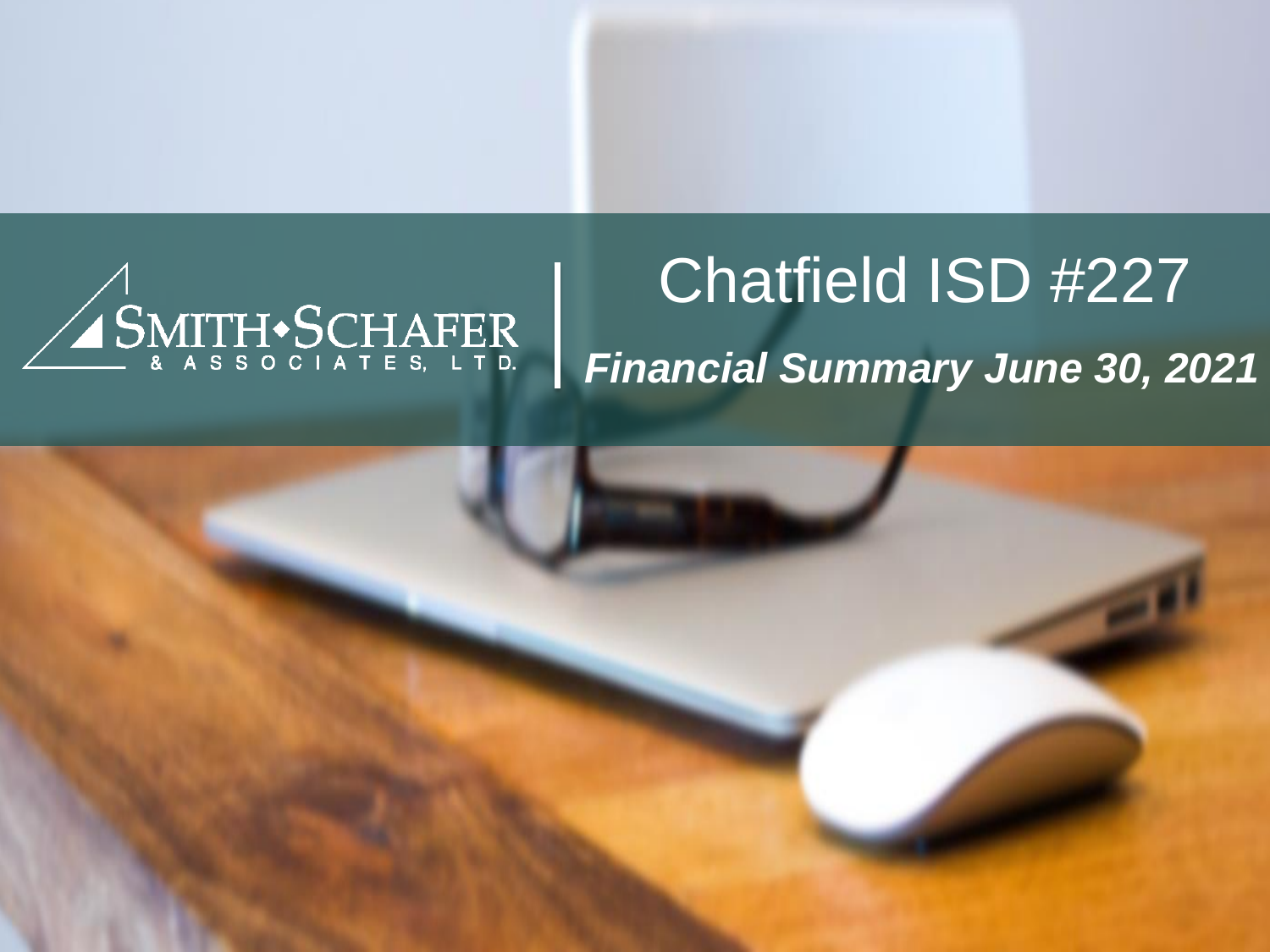# **Audit**

#### • *Audit Opinion*

- Smith Schafer issued an unmodified "clean" opinion on the District's June 30, 2021 Financial Statements
- Provides reasonable, but not absolute, assurance that District's financials are free from material misstatement

#### • *Minnesota Legal Compliance*

– No exceptions noted

#### • *Internal Control Letter*

- Oversight of the financial reporting process
- Segregation of duties

#### • *Single Audit*

No exceptions noted

#### • *Student Activity Compliance*

– No exceptions noted

#### • *Audit Committee Letter*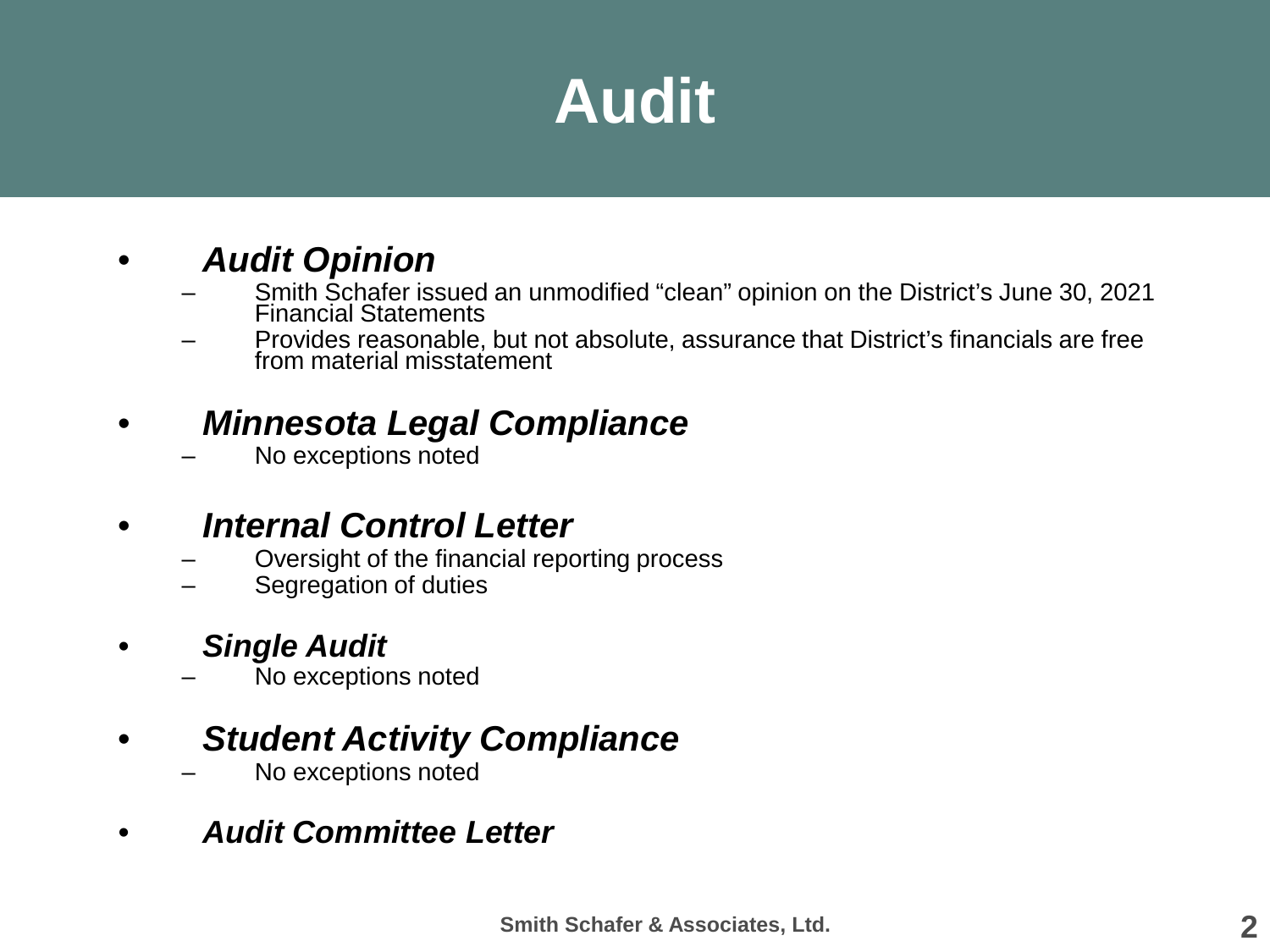## **Average Daily Membership**



**Kindergarten (and Pre) Grades 1-6 Grades 7-12**

**Smith Schafer & Associates, Ltd.**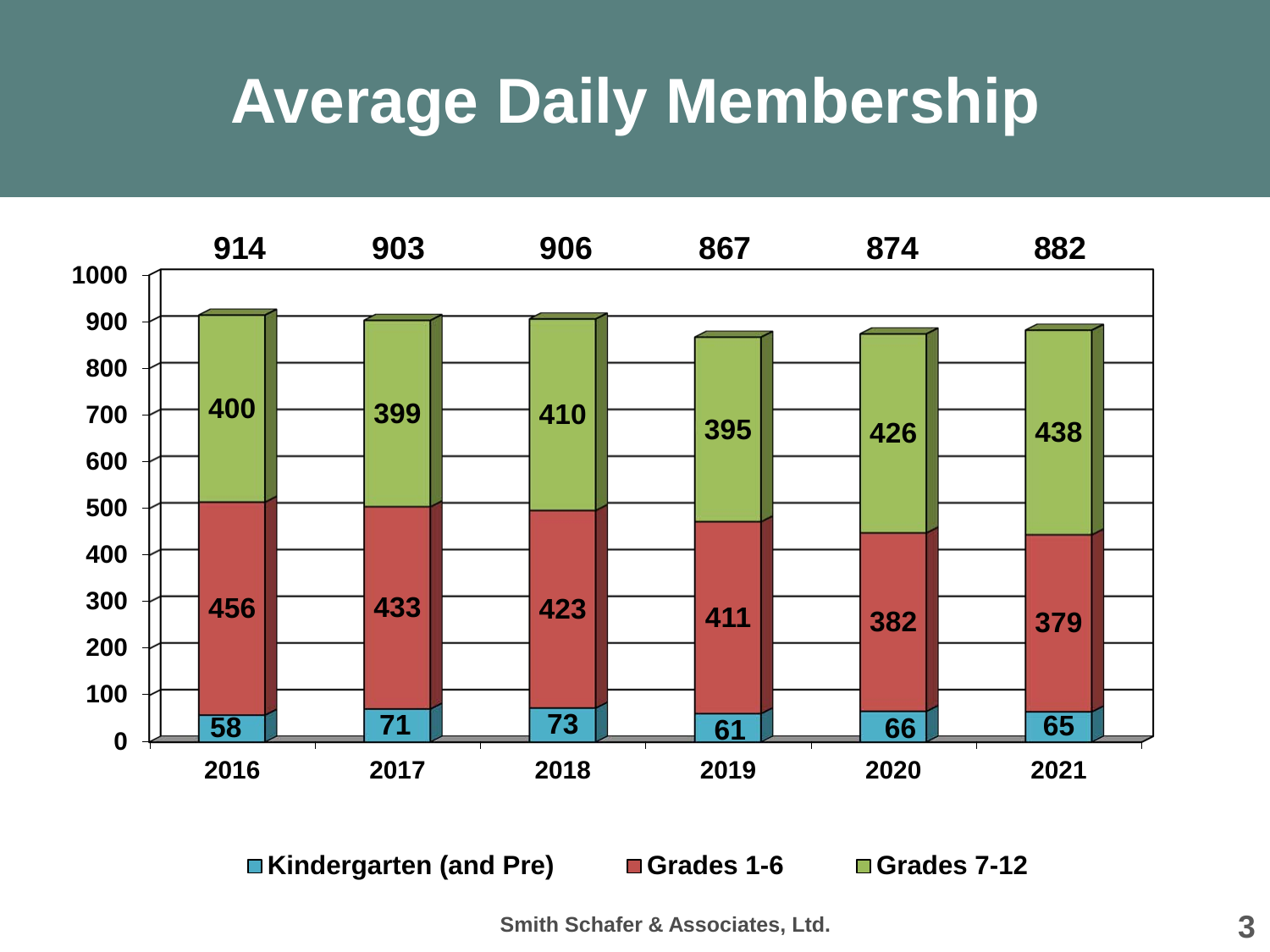#### **Revenues – All Funds**



**Smith Schafer & Associates, Ltd.**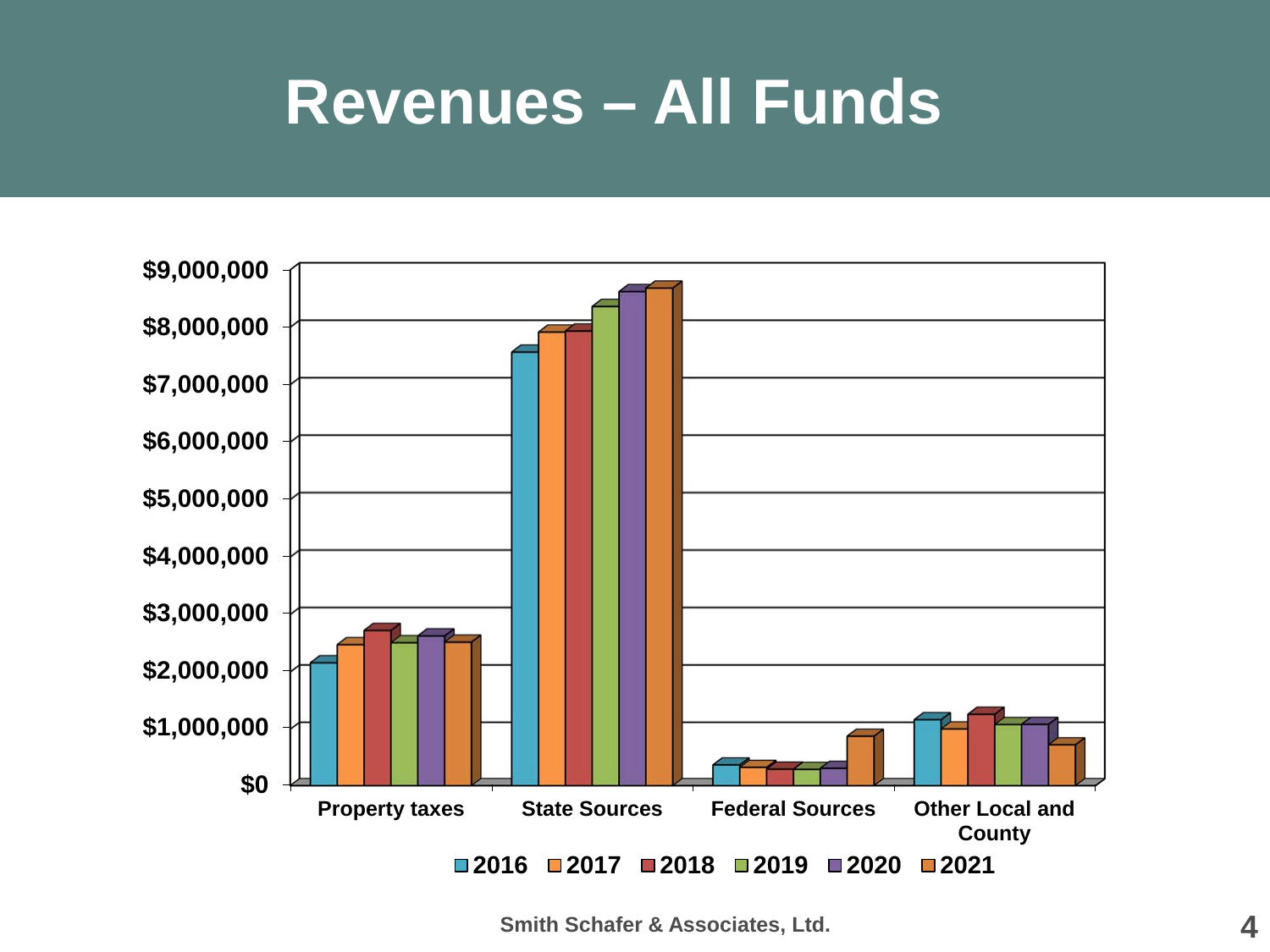### **Revenues – All Funds**

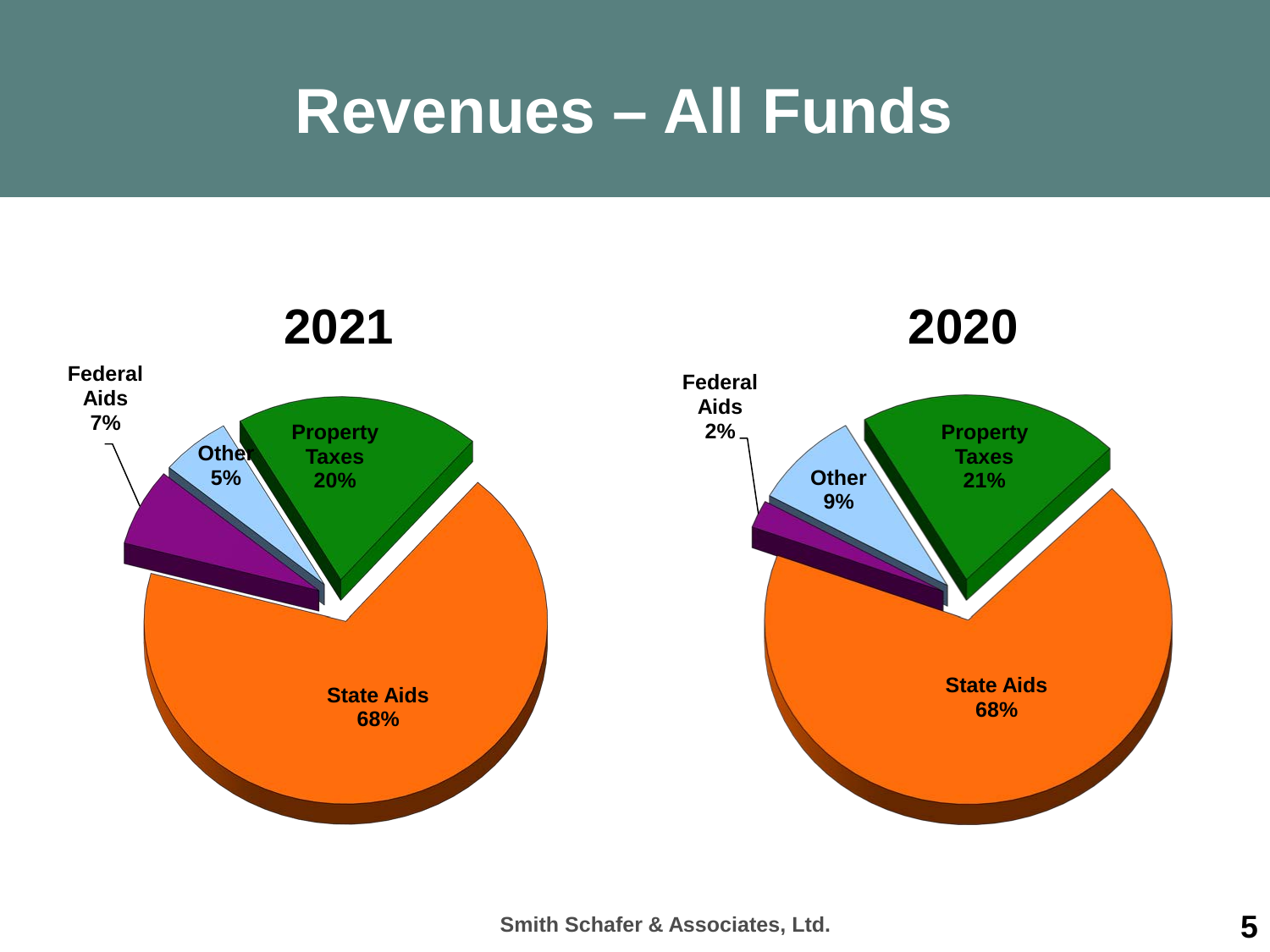## **Property Tax Levy History**



**Smith Schafer & Associates, Ltd.**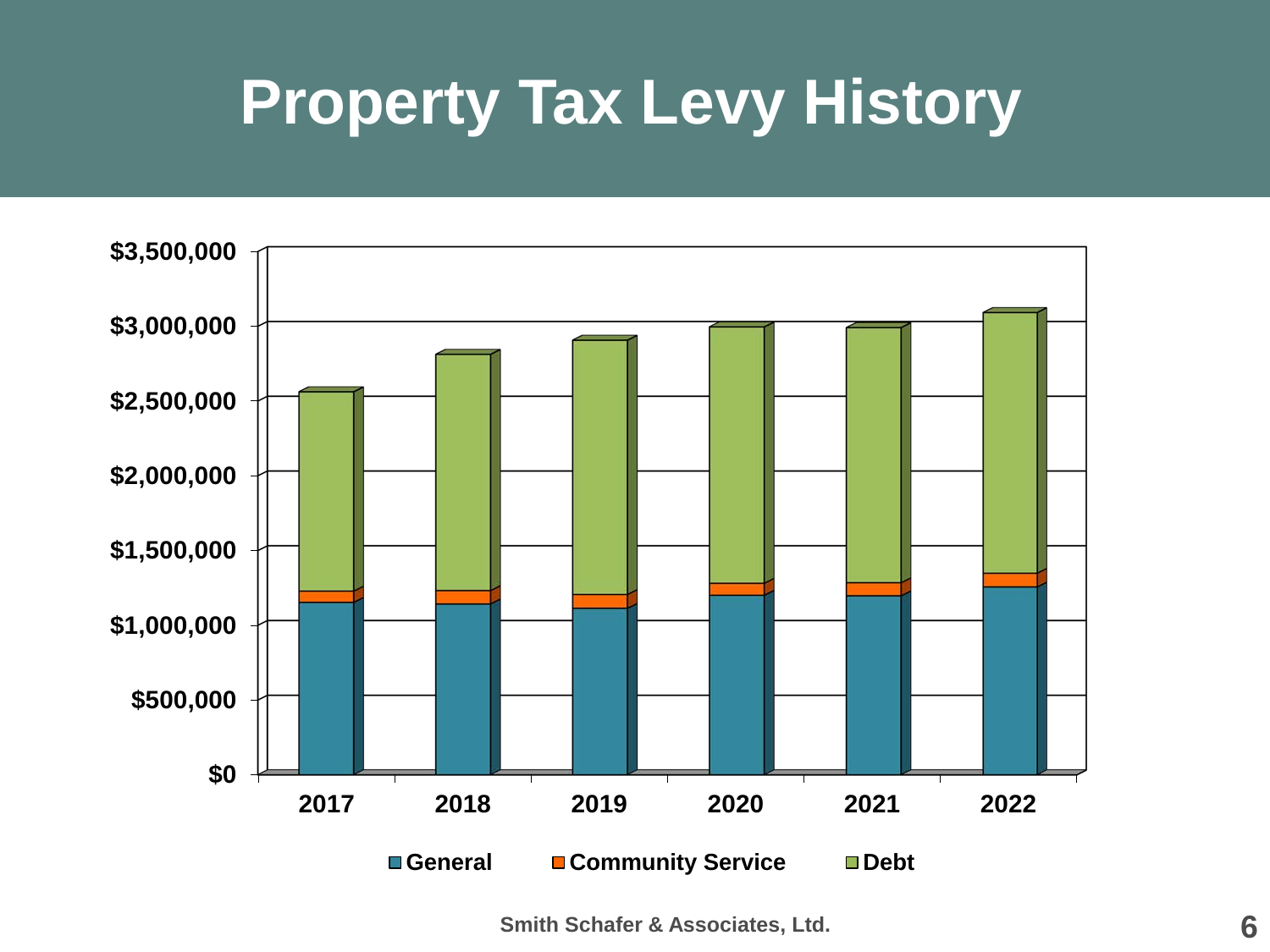# **Expenditures – All Funds**

#### **(Excluding Building Construction)**



**2016 2017 2018 2019 2020 2021**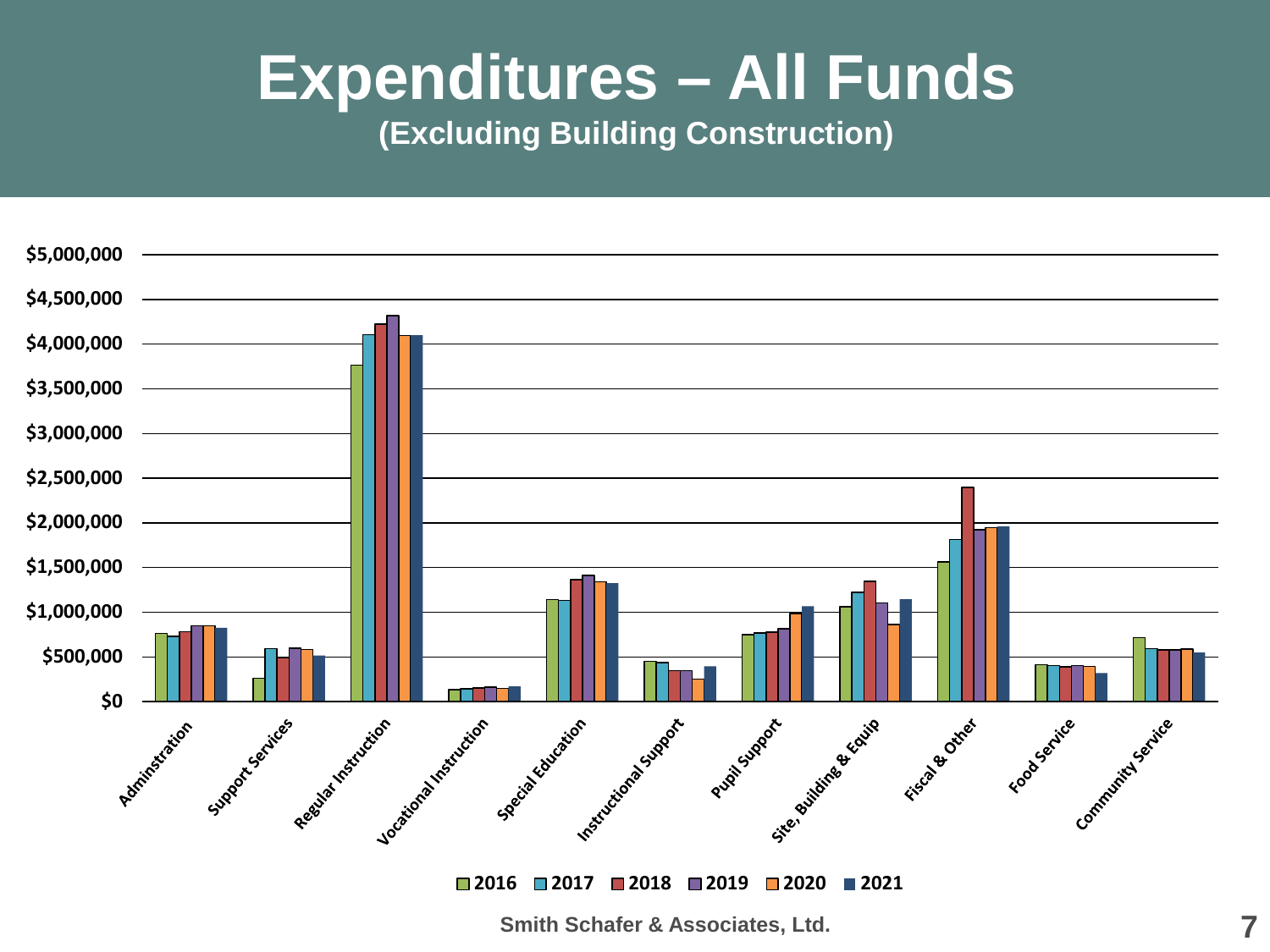### **General Fund Activities**

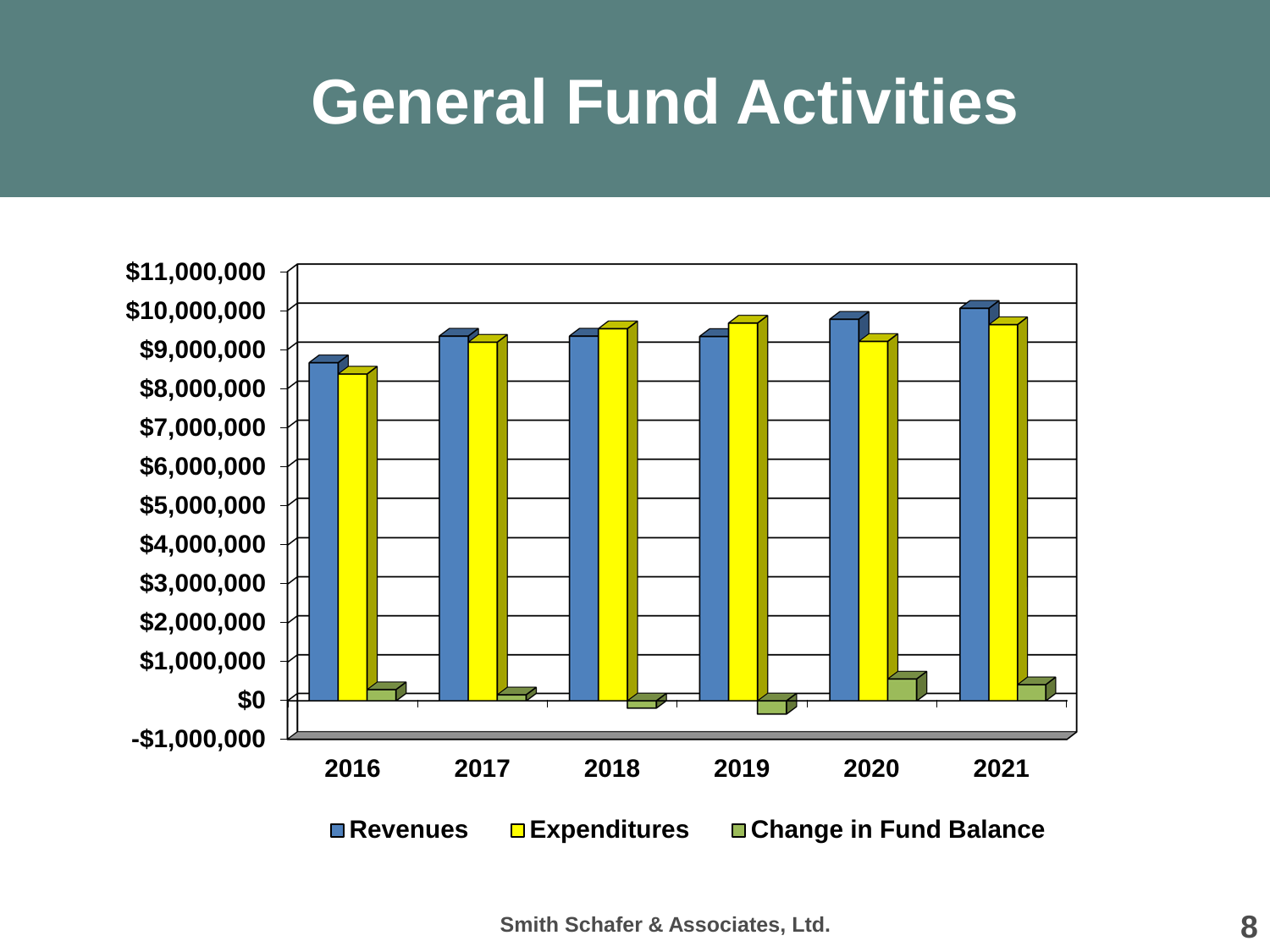### **General Fund Balance**



**Unassigned and Assigned Fund Balance**

**Nonspendable and Restricted Fund Balance**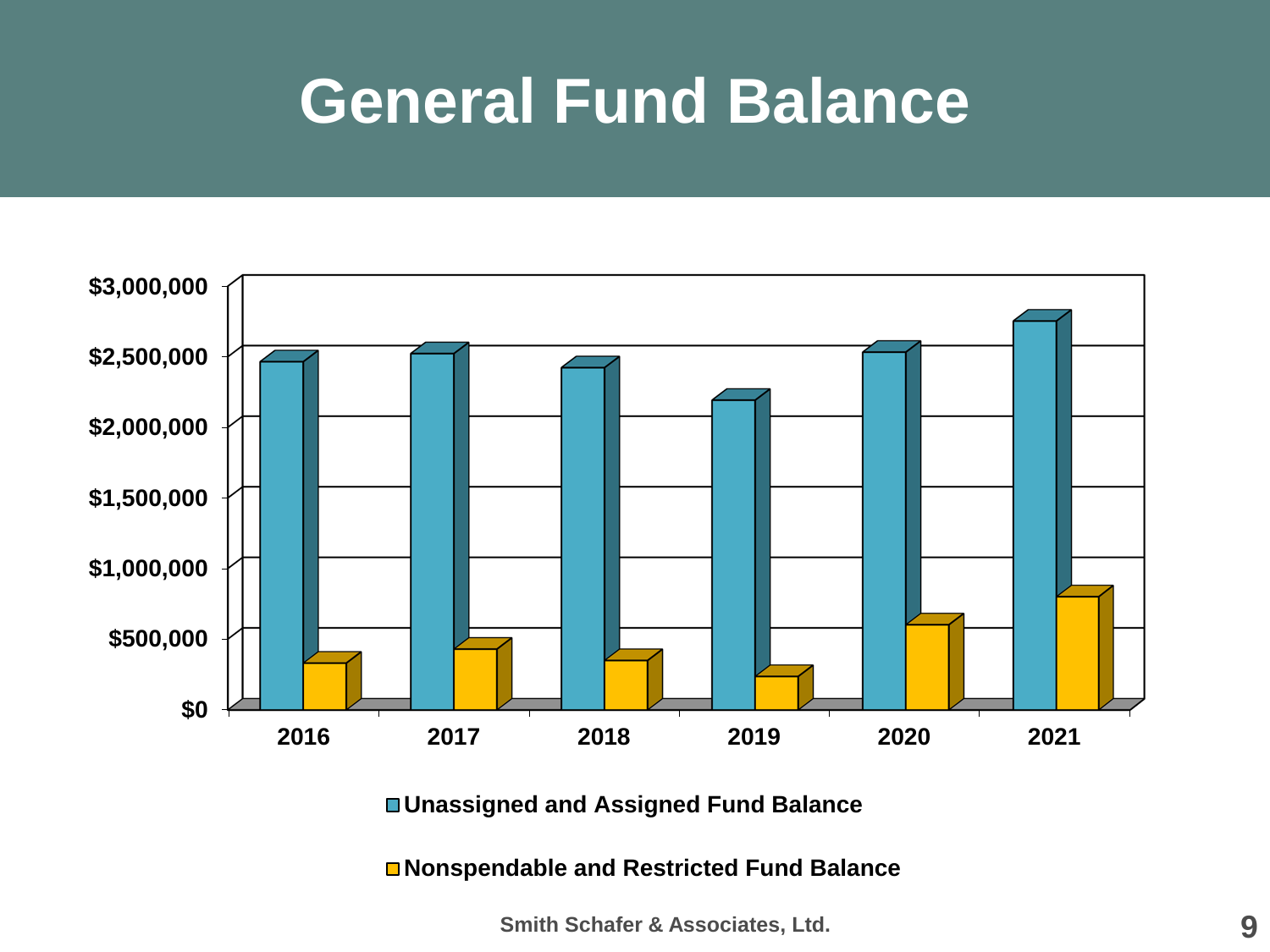# **General Fund Restricted Fund Balances**



**2016 2017 2018 2019 2020 2021**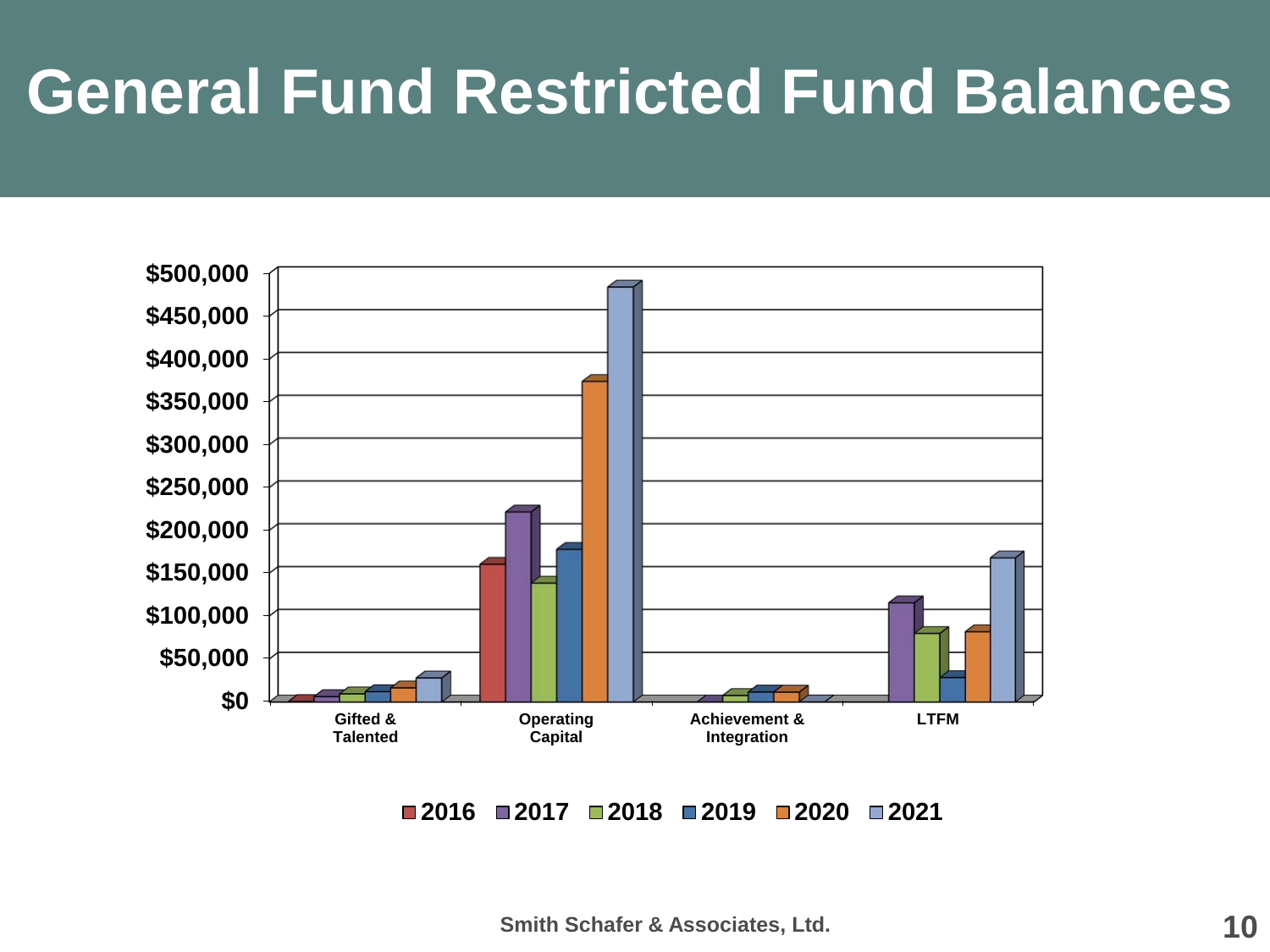### **Food Service Fund Activities**



**Smith Schafer & Associates, Ltd.**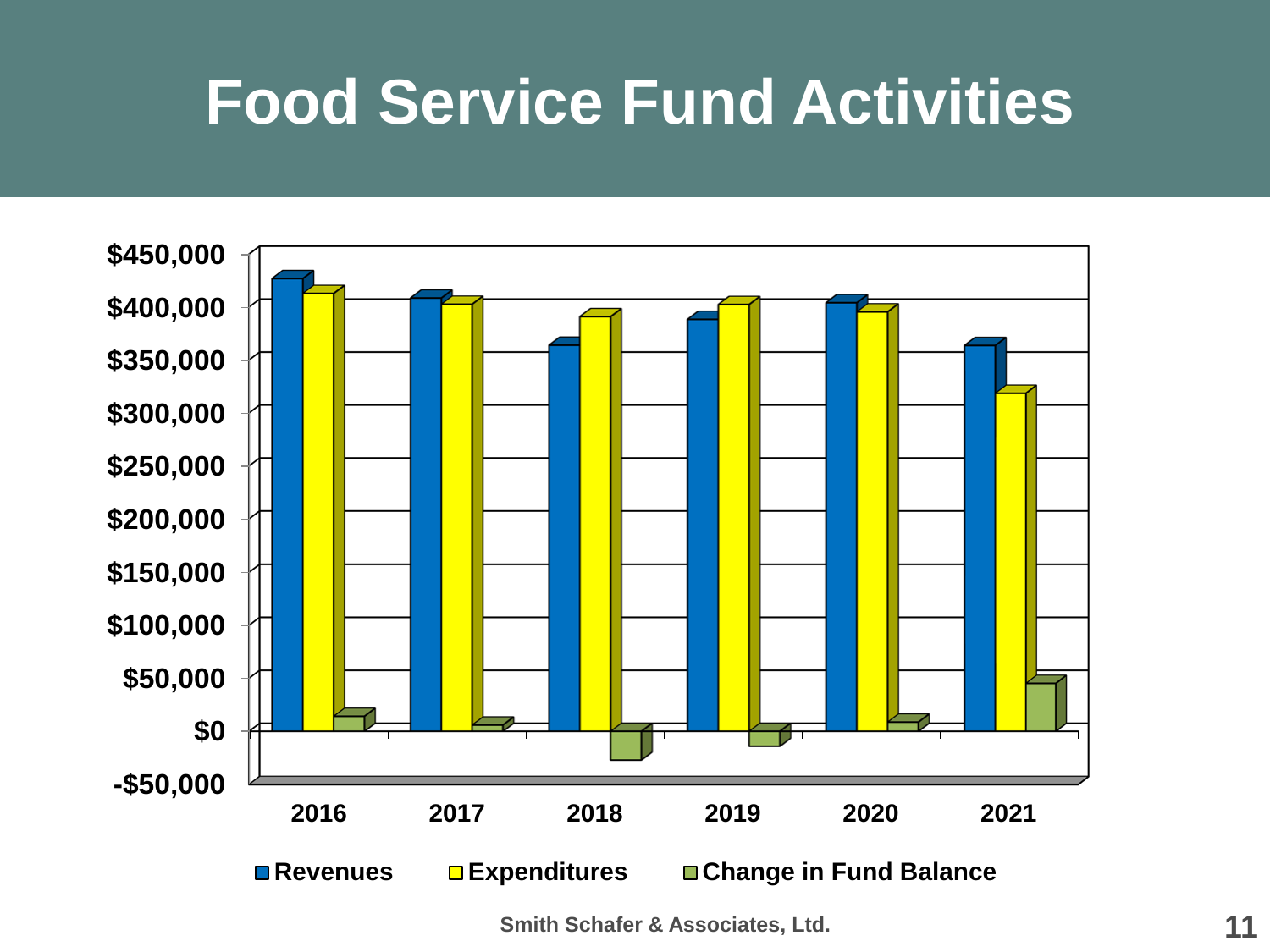### **Food Service Fund Balance**

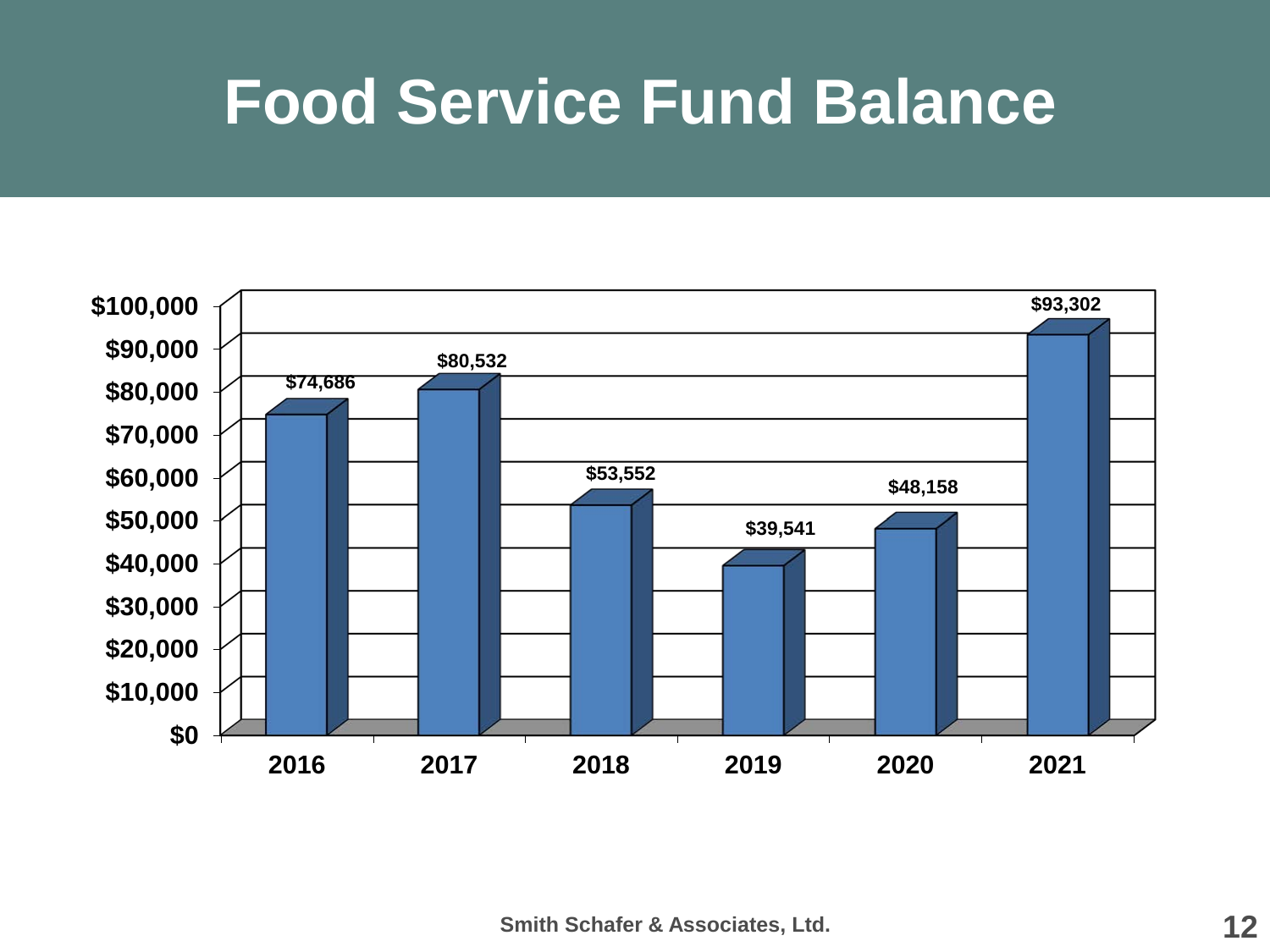# **Community Service Fund Activities**



**Smith Schafer & Associates, Ltd.**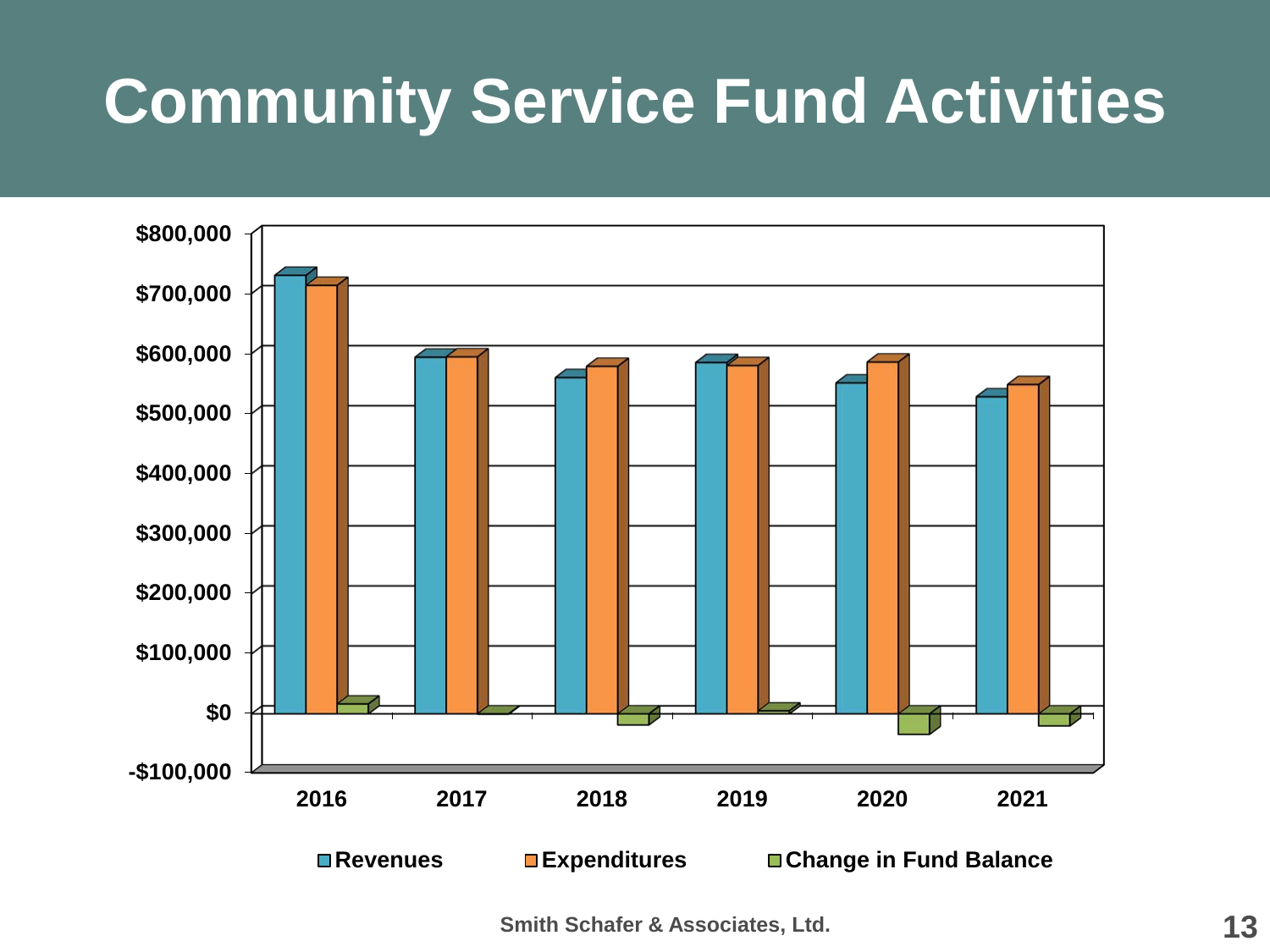# **Community Service Fund Balance**

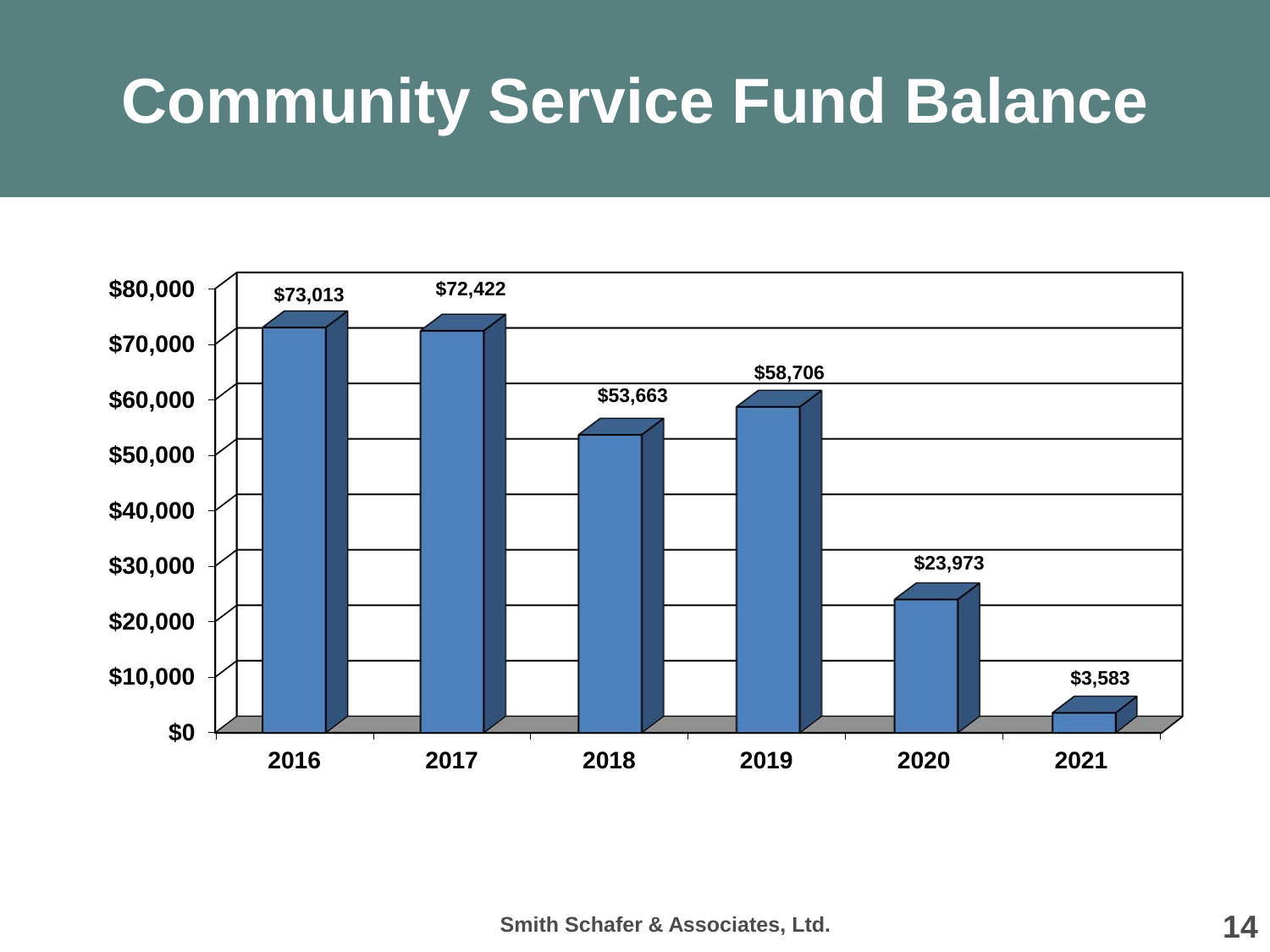# **Building Construction Fund Balance**

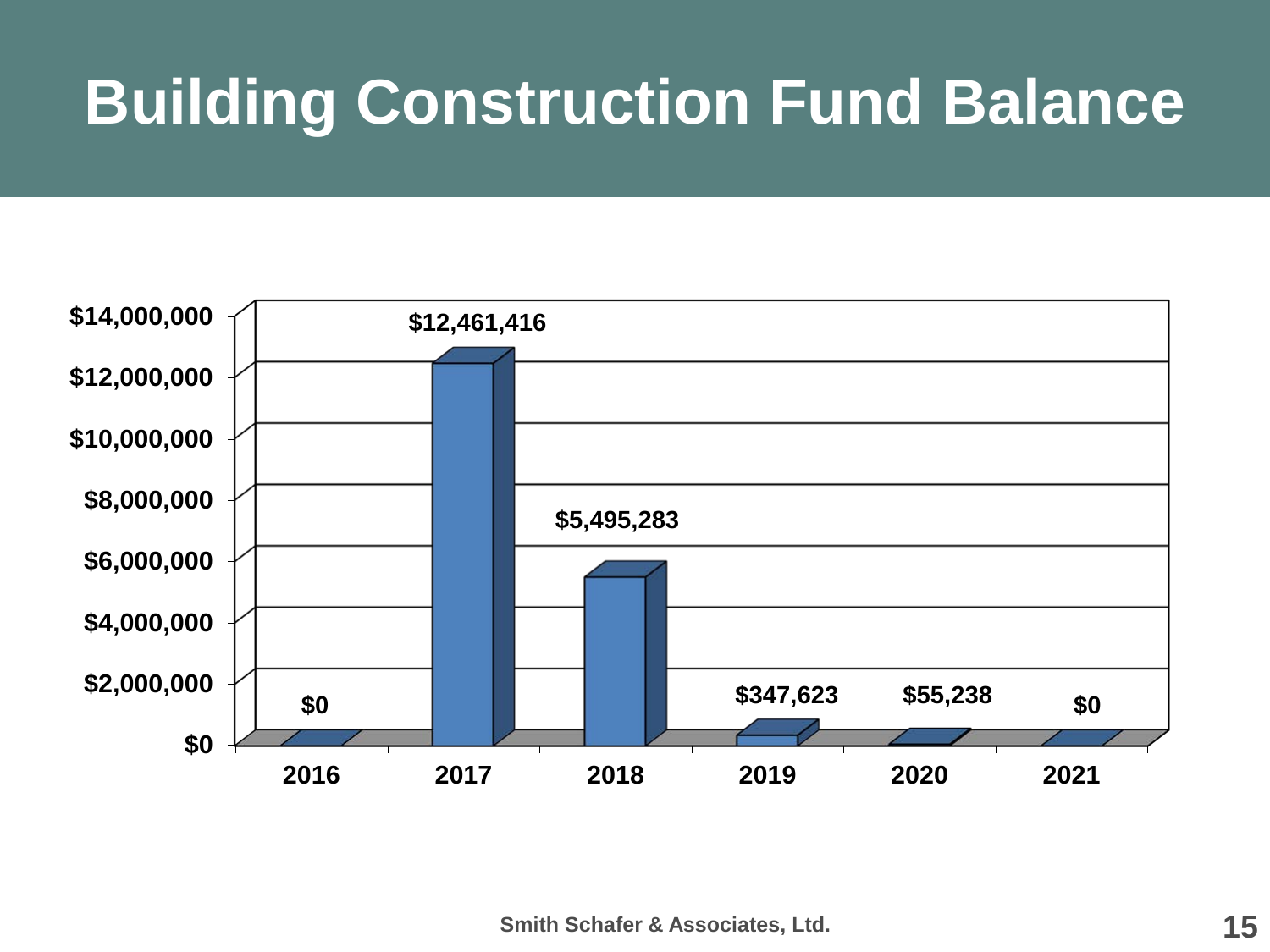### **Debt Service Fund Balance**

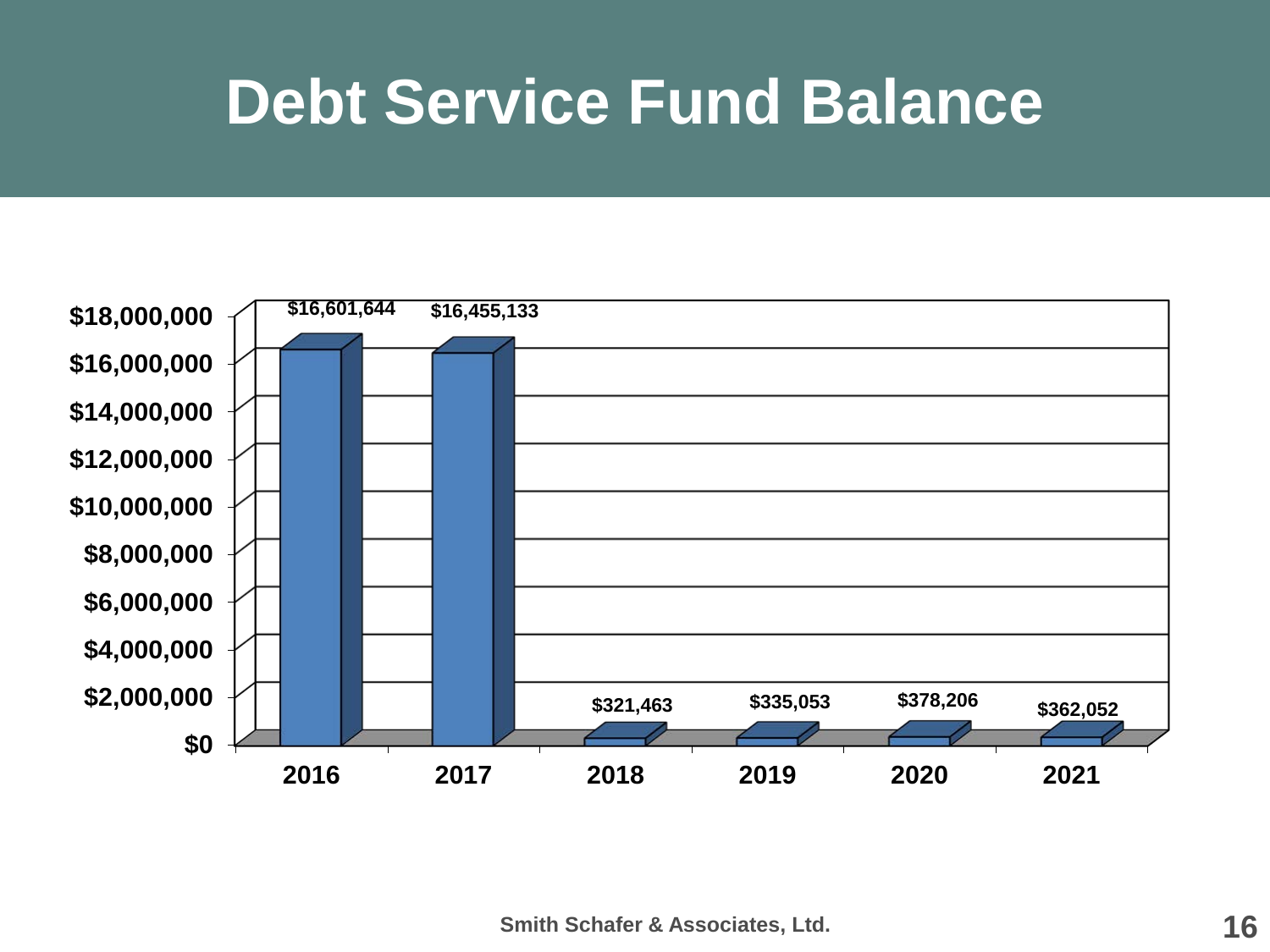### Regular Instruction Cost per ADM

(Classroom Instruction, Title I, Paraprofessionals, School Secretaries, Extra-Curricular Activities)



**Smith Schafer & Associates, Ltd.**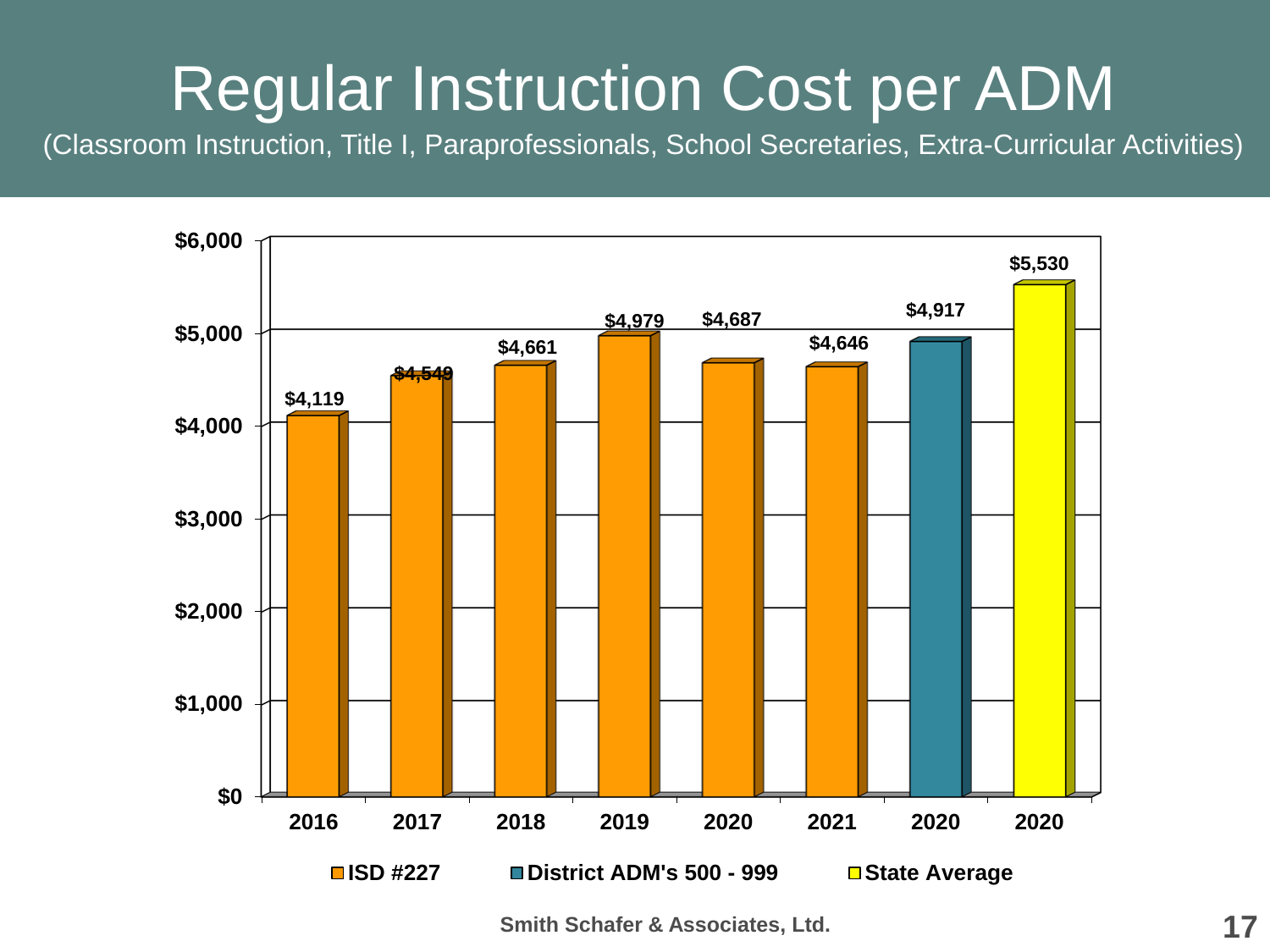# **General Fund Expenditures per ADM**



**Smith Schafer & Associates, Ltd.**